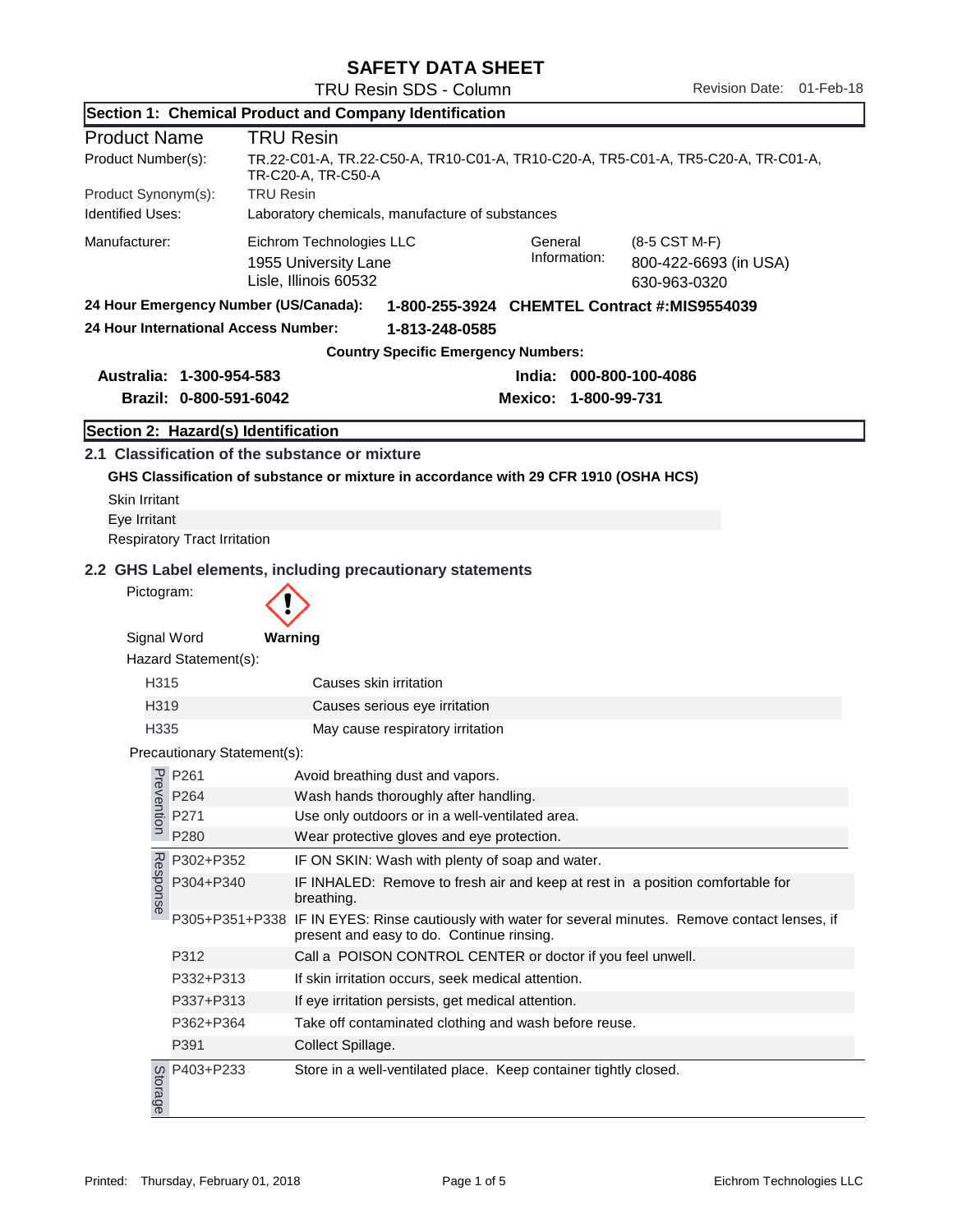Dispose of contents/container in accordance with federal, state, and local regulations.<br>
PSO1<br>
<u>B</u><br>
<u>B</u><br>
<u>B</u>

## 2.3 Hazards Not Otherwise Classified (HNOC) or not covered by GHS:

| P501<br>Disposa                                                    |                     | Dispose of contents/container in accordance with federal, state, and local regulations. |
|--------------------------------------------------------------------|---------------------|-----------------------------------------------------------------------------------------|
| 2.3 Hazards Not Otherwise Classified (HNOC) or not covered by GHS: |                     |                                                                                         |
| Section 3: Composition / Information on Ingredients                |                     |                                                                                         |
| Component                                                          | CAS Number          | Percentage Range                                                                        |
| De-ionized water                                                   | 007732-18-5         | 60-70%                                                                                  |
| Nonionic Acrylic Ester Polymer                                     | <b>Trade Secret</b> | $18 - 24%$                                                                              |
| TriButylPhosphate                                                  | 126-73-8            | $8 - 11%$                                                                               |
| Octyl (phenyl)-N.N-diisobutyl carbamoylmethylphosphine<br>oxide    | 83242-95-9          | $4 - 5%$                                                                                |
| Nitric Acid, Concentrated                                          | 7697-37-2           | approximately 0.1%                                                                      |
| Section 4: First-aid Measures                                      |                     |                                                                                         |

| pootion n. mot ald modouroo                                                             |                                                                                                                                                             |
|-----------------------------------------------------------------------------------------|-------------------------------------------------------------------------------------------------------------------------------------------------------------|
| Ingestion                                                                               | IF SWALLOWED: Call a POISON CONTROL CENTER or doctor if you feel unwell.                                                                                    |
| <b>Skin Contact</b>                                                                     | Wash immediately with soap and copious amounts of water. Remove and wash<br>contaminated clothing promptly. If irritation develops, seek medical attention. |
| Eye Contact                                                                             | IF IN EYES: Rinse cautiously with water for several minutes. Remove contact<br>lenses, if present and easy to do. Continue rinsing.                         |
| Inhalation                                                                              | Remove to fresh air. If breathing is labored, administer oxygen. If not breathing,<br>give artificial respiration. Seek medical attention.                  |
| Most important symptoms and effects,<br>both acute and delayed                          | No further relevant information available.                                                                                                                  |
| Indication of any immediate medical<br>attention and special treatment needed antidote. | Treat according to symptoms (decontamination, vital functions), no known specific                                                                           |

| Section 5: Firefighting Measures                   |                                                                                                                                                                 |
|----------------------------------------------------|-----------------------------------------------------------------------------------------------------------------------------------------------------------------|
| <b>Extinguishing Media</b>                         | Foam, CO2, Dry Chemical                                                                                                                                         |
| Fire and Explosion Hazards                         | Highly toxic and irritating fumes may be released and extinguishing water runoff may<br>be toxic.                                                               |
|                                                    | Polymer does not support flame.                                                                                                                                 |
| <b>Protective Equipment</b>                        | Wear positive pressure self-contained breathing apparatus and full personal<br>protective equipment.                                                            |
| Special Hazards                                    | Possible combustion products include phosphorous oxides, phosphoric acid, carbon<br>dioxide, and carbon monoxide, in addtion to unidentified organic compounds. |
| Section 6: Accidental Release Measures             |                                                                                                                                                                 |
| Personal precautions                               | Avoid breathing vapors, mist, or gas. See section 8.                                                                                                            |
|                                                    | Surface may be slippery.                                                                                                                                        |
|                                                    | Use proper personal protect equipment (specified in section 8)                                                                                                  |
| and clean-up                                       | Methods and materials for containment Sweep up material and transfer to a suitable container for disposal.                                                      |
| Reference to other sections                        | For disposal see section 13.                                                                                                                                    |
| Section 7: Handling and Storage                    |                                                                                                                                                                 |
| Conditions for safe handling                       | Avoid contact with skin and eyes. Avoid inhalation of vapor or mist.                                                                                            |
|                                                    | Use mechanical exhaust if dust is formed.                                                                                                                       |
| Conditions for safe storage                        | Normal warehouse storage in cool, dry area is satisfactory.                                                                                                     |
|                                                    | Keep away from strong oxidizers.                                                                                                                                |
| Specific End Use(s)                                | Apart from the uses mentioned in section 1 no other specific uses are stipulated.                                                                               |
| Section 8: Exposure Controls / Personal Protection |                                                                                                                                                                 |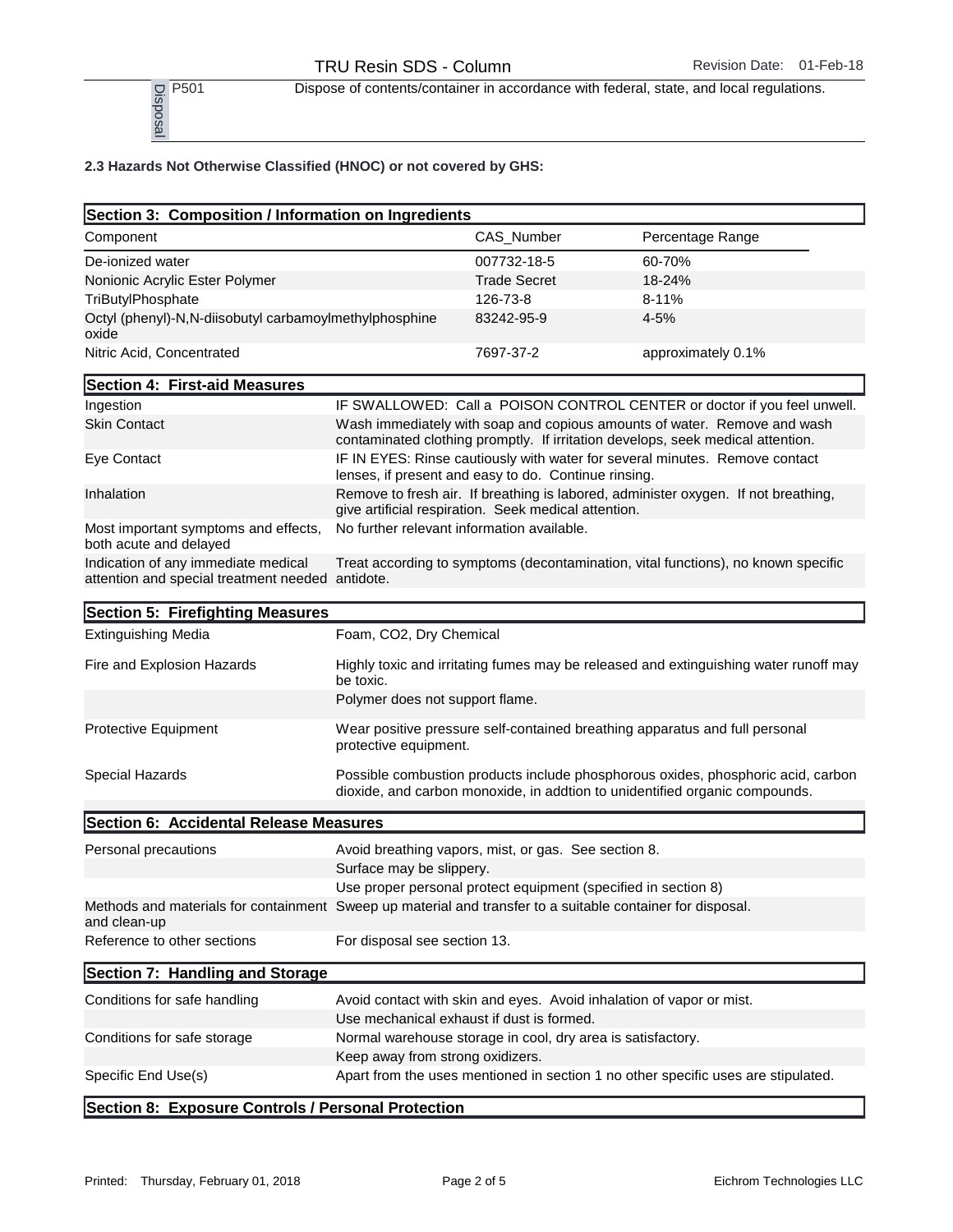|                                | TRU Resin SDS - Column                                  |                                                                                                           | Revision Date: 01-Feb-18                                                           |
|--------------------------------|---------------------------------------------------------|-----------------------------------------------------------------------------------------------------------|------------------------------------------------------------------------------------|
| <b>Control Parameters</b>      | ppm for Tributylphosphate                               | Per ACGIH, TLV-TWA for Tributylphosphate is 2 ppm.<br>Per OSHA, PEL TWA is 5 mg/m3 for Tributylphosphate. | Per NIOSH, REL TWA is 0.2 ppm (2.5 mg/m3) for Tributylphosphate and IDLH is 30     |
| <b>Exposure Controls</b>       | Mechanical exhaust is required.                         |                                                                                                           |                                                                                    |
|                                |                                                         | Do not eat, drink or smoke when using this product.                                                       |                                                                                    |
|                                | immediately after handling the product.                 | Avoid contact with skin, eyes, and clothing. Wash hands before breaks and                                 |                                                                                    |
| Body protection                |                                                         | Wear protective gloves, clothing, and eye protection.                                                     |                                                                                    |
| Respiratory protection         | canister may be permissible.                            | Use NIOSH/MSHA approved respirator when handling material outside of                                      | mechanical exhaust. An air-purifying respirator with an organic vapor cartridge or |
| Section 9: Physical Properties |                                                         |                                                                                                           |                                                                                    |
|                                | Information on basic physical and chemical properties   |                                                                                                           |                                                                                    |
| Appearance:                    | Powder-Liquid Mixture<br>White bead in colorless liquid | <b>Explosion Limits</b><br>(Upper/Lower):                                                                 | Not Established                                                                    |
| Odor:                          | Low to none                                             | Flash Point:                                                                                              | Not established                                                                    |
| Odor Threshold:                | Not Established                                         | Flammability:                                                                                             | Not Established                                                                    |
| pH:                            | 1.3 (dilute acid)                                       | Autolgnition Temperature:                                                                                 | Not Established                                                                    |
| <b>Melting Point:</b>          | 0 to -5°C (dilute acid); Not<br>determined for powder   | Decomposition<br>Temperature                                                                              | Not Established                                                                    |
| <b>Boiling Point:</b>          | 100 to 120°C (dilute acid); Not                         | VaporPressure:                                                                                            | 49 hPa (37 mmHg) at 50°C                                                           |

| <u>INTOI Mation on basic privilegi and chemical properties</u>                                                                                                                                                           |                                                          |                                                                |                                                            |                                                     |
|--------------------------------------------------------------------------------------------------------------------------------------------------------------------------------------------------------------------------|----------------------------------------------------------|----------------------------------------------------------------|------------------------------------------------------------|-----------------------------------------------------|
| Appearance:                                                                                                                                                                                                              | Powder-Liquid Mixture<br>White bead in colorless liquid  |                                                                | <b>Explosion Limits</b><br>(Upper/Lower):                  | Not Established                                     |
| Odor:                                                                                                                                                                                                                    | Low to none                                              |                                                                | Flash Point:                                               | Not established                                     |
| Odor Threshold:                                                                                                                                                                                                          | Not Established                                          |                                                                | Flammability:                                              | Not Established                                     |
| pH:                                                                                                                                                                                                                      | 1.3 (dilute acid)                                        |                                                                | Autolgnition Temperature:                                  | Not Established                                     |
| <b>Melting Point:</b>                                                                                                                                                                                                    | determined for powder                                    | 0 to -5°C (dilute acid); Not                                   | Decomposition<br>Temperature                               | Not Established                                     |
| <b>Boiling Point:</b>                                                                                                                                                                                                    | 100 to 120°C (dilute acid); Not<br>determined for powder |                                                                | VaporPressure:                                             | 49 hPa (37 mmHg) at 50°C<br>(122°F) for nitric acid |
| <b>Relative Density:</b>                                                                                                                                                                                                 |                                                          | 1.001 g/mL at 25°C (powder is                                  | VaporDensity:                                              | Not Established                                     |
|                                                                                                                                                                                                                          | $0.35$ g/mL)                                             |                                                                | <b>Evaporation Rate:</b>                                   | Not Established                                     |
| Solubility:                                                                                                                                                                                                              |                                                          | (in water) Beads are insoluble,<br>acid is miscible with water |                                                            |                                                     |
| <b>Partition Coefficient:</b>                                                                                                                                                                                            | Not Established                                          |                                                                |                                                            |                                                     |
| Viscosity:                                                                                                                                                                                                               | Not Applicable                                           |                                                                |                                                            |                                                     |
| Section 10: Stability and Reactivity                                                                                                                                                                                     |                                                          |                                                                |                                                            |                                                     |
| Reactivity                                                                                                                                                                                                               |                                                          |                                                                | No hazardous reactions if stored and handled as indicated. |                                                     |
| <b>Chemical Stability</b>                                                                                                                                                                                                |                                                          |                                                                | Stable under normal handling and storage conditions.       |                                                     |
| <b>Hazardous Reactions</b><br>No hazardous reactions are expected in normal laboratory use. Hazardous<br>polymerization will not occur.                                                                                  |                                                          |                                                                |                                                            |                                                     |
| <b>Materials to Avoid</b>                                                                                                                                                                                                |                                                          | Contact with strong oxidizers will degrade material.           |                                                            |                                                     |
| Possible combustion products include phosphorous oxides, phosphoric acid, carbon<br>Hazardous decomposition Products<br>dioxide, and carbon monoxide; additional unidentified organic compounds may also<br>be produced. |                                                          |                                                                |                                                            |                                                     |
| Section 11: Toxicology Information                                                                                                                                                                                       |                                                          |                                                                |                                                            |                                                     |

| <b>Acute Toxicity</b>     |                                                                                     |
|---------------------------|-------------------------------------------------------------------------------------|
| <b>Oral Effects</b>       | CMPO, oral LD50 >5000 mg/kg.                                                        |
|                           | Polymer, Oral LD50 $> 5,000$ mg/kg (rat)                                            |
|                           | Tributylphosphate, Oral LD50 is 1189 mg/kg (mouse).                                 |
|                           | Tributylphosphate, Oral LD50 is 3000 mg/kg (rat).                                   |
|                           | TRU Resin Column, estimated oral LD50 is 10,000 mg/kg (mouse).                      |
| <b>Inhalation Effects</b> | Tributylphosphate, inhalation LC50 is 2529 ppm (rat - 1 hr) [or 28000 mg/m3]        |
|                           | Tributylphosphate, inhalation LC50, mouse: 1300 mg/m3.                              |
|                           | TRU Resin Columns, estimated inhalation LC50 is 23,000 ppm (rat - 1hr) [or 91 mg/l] |
| Eye Effects               | May cause irritation or corneal injury.                                             |
|                           | Tributylphosphate, Draize test, rabbit, eye: 500 mg Severe.                         |
| <b>Dermal Effects</b>     | CMPO, dermal LD50 > 2000 mg/kg.                                                     |
|                           | Polymer, Dermal LD50 > 5,000 mg/kg (rabbit)                                         |
|                           | Tributylphosphate, dermal LD50 is >3100 mg/kg (rabbit)                              |
|                           | TRU Resin Column, estimated oral LD50 is >10,000 mg/kg (mouse).                     |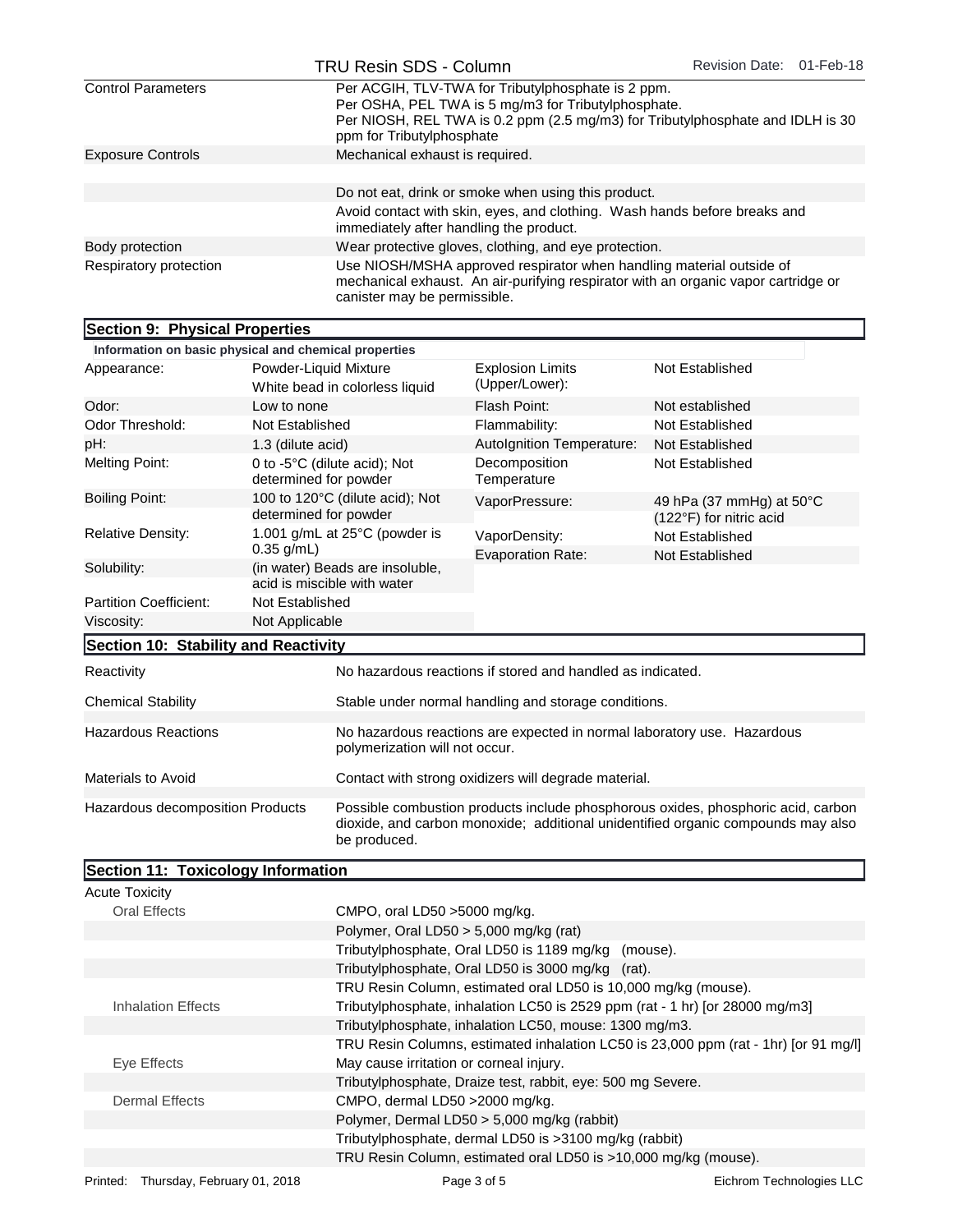| Skin corrosion/irritation         |                                                                                                                                                             |
|-----------------------------------|-------------------------------------------------------------------------------------------------------------------------------------------------------------|
|                                   | Tributylphosphate is a mild eye irritant (rabbit). No data available for other<br>components.                                                               |
| Serious eye damage/irritation     |                                                                                                                                                             |
|                                   | Tributylphosphate is a mild skin irritant (rabbit). No data available for other<br>components.                                                              |
| Respiratory or skin sensitization |                                                                                                                                                             |
|                                   | No data available regarding respiratory or skin sensitization effects of this product.                                                                      |
| Germ Cell Mutagenicity            |                                                                                                                                                             |
|                                   | No data available regarding mutagenic effects of this product.                                                                                              |
| Carcinogenicity                   |                                                                                                                                                             |
|                                   | No component of this product present at levels greater than or equal to 0.1% is<br>identified as a carcinogen or potential carcinogen by OSHA.              |
|                                   | No component of this product present at levels greater than or equal to 0.1% is<br>identified as a known or anticipated carcinogen by NTP.                  |
|                                   | No component of this product present at levels greater than or equal to 0.1% is<br>identified as probable, possible, or confirmed human carcinogen by IARC. |
|                                   | No specific data available for some components. Minimize direct exposure to<br>material.                                                                    |
|                                   | Tributylphosphate, Limited evidence of carcinogenicity in animal studies. (Rat, Oral,<br>Kidney, Ureter, Bladder: tumors; Mouse, Oral, Liver: tumors).      |
| <b>Reproductive Toxicity</b>      |                                                                                                                                                             |
|                                   | No data available regarding reproductive effects of this product.                                                                                           |
| Specific Target Organ Toxicity    |                                                                                                                                                             |
| Single Exposure                   | No data available regarding specific target organ toxicity single exposure.                                                                                 |
| <b>Repeated Exposure</b>          | No data available regarding specific target organ toxicity repeated exposure.                                                                               |
| <b>Aspiration Hazard</b>          |                                                                                                                                                             |
|                                   | No data available regarding aspiration hazards associated with this product.                                                                                |

## Section 12: Ecological Information

Aquatic Toxicity

| Acute Toxicity to fish              | Tributylphosphate - LC50, Carassius auratus (goldfish) - 8.8 mg/l - 96 hr                                                                                        |
|-------------------------------------|------------------------------------------------------------------------------------------------------------------------------------------------------------------|
|                                     | TRU Resin Column - Estimated LC50, Carassius auratus (goldfish) - 32 mg/l - 96 hr                                                                                |
|                                     | Acute Toxicity to aquatic invertebrates Tributylphosphate - EC50, Daphnia magna (water flea) - 3.6 mg/l - 48 hr                                                  |
|                                     | TRU Resin Column - Estimated EC50, Daphnia magna (water flea) -72 mg/l - 48 hr                                                                                   |
| Acute toxicity to aquatic plants    | Tributylphosphate - EC50, Desmodesmus subspicatus (green algae) - 176 mg/l - 72<br>hr                                                                            |
|                                     | TRU Resin Column - Estimated EC50, Desmodesmus subspicatus (green algae) -<br>22 mg/l - 72 hr                                                                    |
| Persistance and degradability       |                                                                                                                                                                  |
| Biodegradability                    | Tributylphosphate - aerobic biodegradability - exposure time 28 d, 89% - readily<br>biodegradable.                                                               |
| Bioaccumulative potential           |                                                                                                                                                                  |
|                                     |                                                                                                                                                                  |
| Mobility in Soil                    | No data are available for mobility in soil.                                                                                                                      |
| PBT/vPvB assessment                 | PBT/vPvB assessment not available as chemical safety assessment not<br>required/not conducted.                                                                   |
| Other                               | An environmental hazard cannot be excluded in the event of unprofessional<br>handling or disposal. Very toxic to aquatic life with long lasting effects.         |
| Section 13: Disposal Considerations |                                                                                                                                                                  |
| General                             | Dispose of contents/container in accordance with federal, state, and local<br>regulations.                                                                       |
|                                     |                                                                                                                                                                  |
| Unused:                             | Bury resin in licensed landfill or burn in approved incinerator equipped with an<br>afterburner and scrubber according to local, state, and federal regulations. |